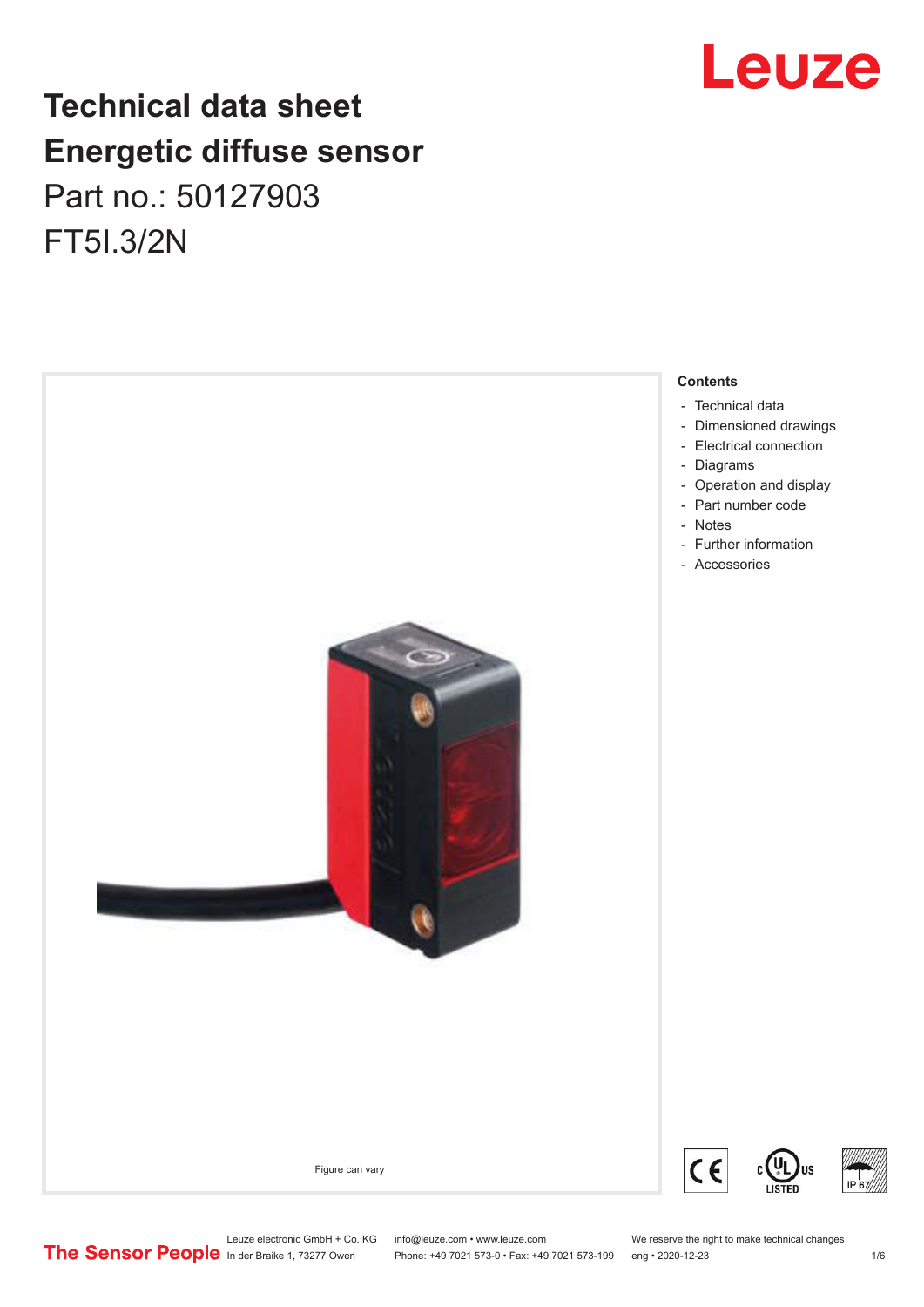## <span id="page-1-0"></span>**Technical data**

#### **Basic data**

**Series** 5

**Operating principle** Diffuse reflection principle

#### **Special version**

#### **Optical data**

| <b>Operating range</b>           | Guaranteed operating range           |
|----------------------------------|--------------------------------------|
| Operating range, white 90%       | $0.0010.215$ m                       |
| Operating range, gray 50%        | $0.0010.19$ m                        |
| Operating range, gray 18%        | $0.0030.15$ m                        |
| Operating range, black 6%        | $0.0050.125$ m                       |
| <b>Operating range limit</b>     | <b>Typical operating range</b>       |
| Operating range limit, white 90% | $0.0010.28$ m                        |
| Operating range limit, gray 50%  | $0.0010.245$ m                       |
| Operating range limit, gray 18%  | $0.0030.19$ m                        |
| Operating range limit, black 6%  | $0.0050.16$ m                        |
| Light source                     | LED, Infrared                        |
| <b>LED light wavelength</b>      | 850 nm                               |
| <b>Transmitted-signal shape</b>  | Pulsed                               |
| LED group                        | Exempt group (in acc. with EN 62471) |
|                                  |                                      |

#### **Electrical data**

**Protective circuit** 

| Polarity reversal protection |
|------------------------------|
| Short circuit protected      |
|                              |
|                              |

| Performance data              |                                     |
|-------------------------------|-------------------------------------|
| Supply voltage U <sub>p</sub> | 10  30 V, DC, Incl. residual ripple |
| Residual ripple               | $0 15 \%$ , From $U_{p}$            |
| <b>Open-circuit current</b>   | $020$ mA                            |

#### **Outputs**

**Number of digital switching outputs** 2 Piece(s)

#### **Switching outputs Voltage type** DC **Switching current, max.** 100 mA **Switching voltage**

high:  $\geq$ (U<sub>p</sub>-2.5V) low: ≤2.5V

**Switching output 1 Switching element** Transistor, NPN **Switching principle** Light switching **Switching output 2**

**Switching element** Transistor, NPN **Switching principle** Dark switching

#### **Timing**

| Switching frequency  | 500 Hz          |
|----------------------|-----------------|
| <b>Response time</b> | 1 <sub>ms</sub> |
| Readiness delay      | 300 ms          |

| .                         |                       |
|---------------------------|-----------------------|
| echanical data            |                       |
| Wire cross section        | $0.2$ mm <sup>2</sup> |
| Number of conductors      | 4-wire                |
| Cable color               | <b>Black</b>          |
| <b>Sheathing material</b> | <b>PUR</b>            |
| Cable length              | 2,000 mm              |
| <b>Type of connection</b> | Cable                 |
|                           | Voltage supply        |
| <b>Function</b>           | Signal OUT            |
| <b>Connection 1</b>       |                       |
|                           |                       |

#### **Mechanical data**

| Dimension (W x H x L)   | 14 mm x 32.5 mm x 20.2 mm |
|-------------------------|---------------------------|
| <b>Housing material</b> | <b>Plastic</b>            |
| <b>Plastic housing</b>  | <b>ABS</b>                |
| Lens cover material     | <b>Plastic</b>            |
| Net weight              | 70 g                      |
| <b>Housing color</b>    | <b>Black</b>              |
|                         | Red                       |

#### **Operation and display**

| Type of display             | I FD.        |
|-----------------------------|--------------|
| <b>Number of LEDs</b>       | 2 Piece(s)   |
| <b>Operational controls</b> | Teach button |

#### **Environmental data**

| Ambient temperature, operation | -40  60 °C |
|--------------------------------|------------|
| Ambient temperature, storage   | -40  70 °C |

#### **Certifications**

| Degree of protection     | IP 67         |
|--------------------------|---------------|
| <b>Protection class</b>  | Ш             |
| <b>Certifications</b>    | c UL US       |
| <b>Standards applied</b> | IEC 60947-5-2 |

#### **Classification**

| <b>Customs tariff number</b> | 85365019 |
|------------------------------|----------|
| eCl@ss 5.1.4                 | 27270903 |
| eCl@ss 8.0                   | 27270903 |
| eCl@ss 9.0                   | 27270903 |
| eCl@ss 10.0                  | 27270903 |
| eCl@ss 11.0                  | 27270903 |
| <b>ETIM 5.0</b>              | EC001821 |
| <b>ETIM 6.0</b>              | EC001821 |
| <b>ETIM 7.0</b>              | EC001821 |

# Leuze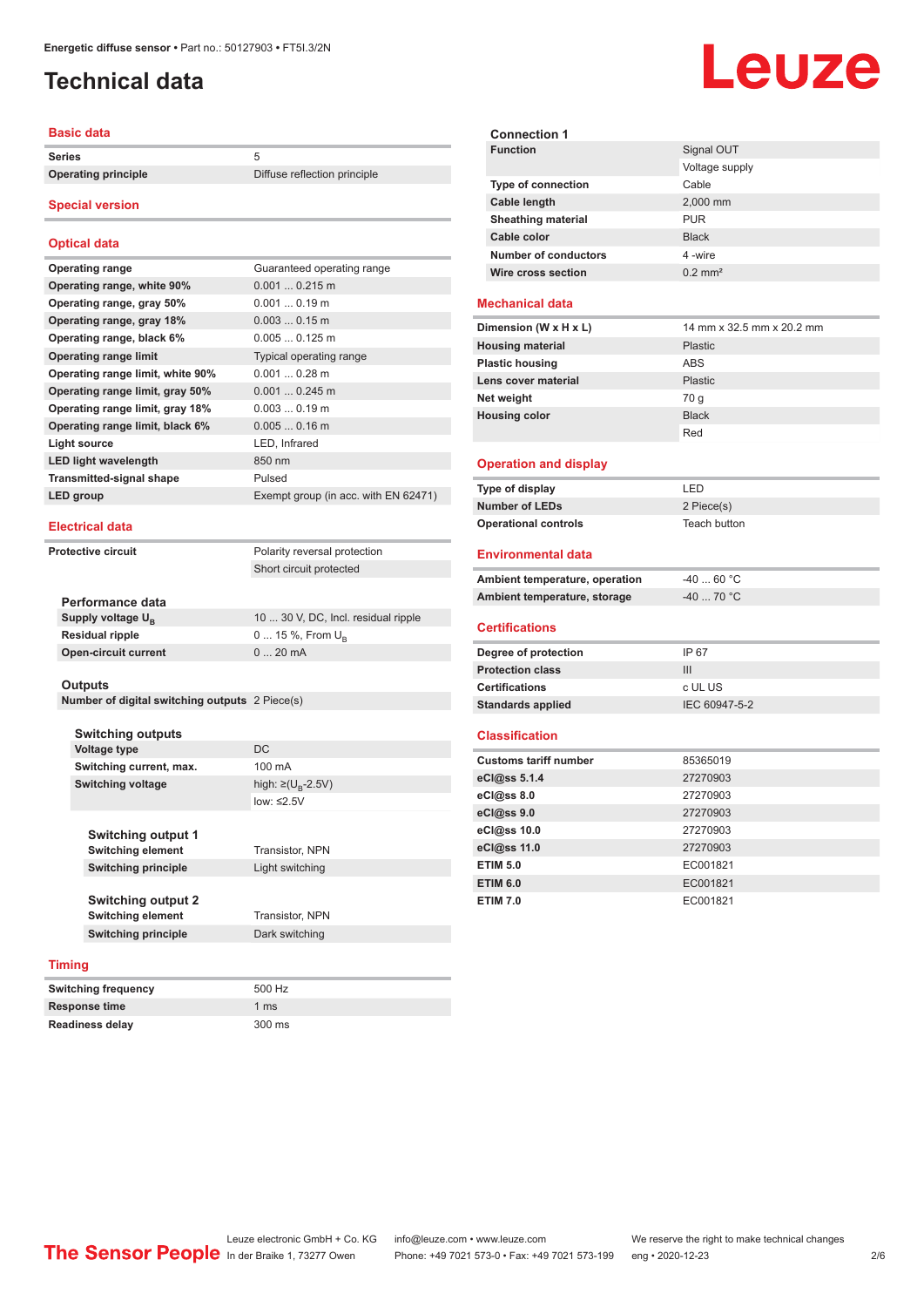## <span id="page-2-0"></span>**Dimensioned drawings**

All dimensions in millimeters





- A Optical axis
- B Indicator diode
- C Teach button

## **Electrical connection**

**Connection 1**

| <b>Function</b>             | Signal OUT            |
|-----------------------------|-----------------------|
|                             | Voltage supply        |
| Type of connection          | Cable                 |
| Cable length                | 2,000 mm              |
| <b>Sheathing material</b>   | <b>PUR</b>            |
| Cable color                 | <b>Black</b>          |
| <b>Number of conductors</b> | 4 -wire               |
| Wire cross section          | $0.2$ mm <sup>2</sup> |

| <b>Conductor color</b> | <b>Conductor assignment</b> |
|------------------------|-----------------------------|
| <b>Brown</b>           | V+                          |
| White                  | OUT <sub>2</sub>            |
| <b>Blue</b>            | <b>GND</b>                  |
| <b>Black</b>           | OUT <sub>1</sub>            |
|                        |                             |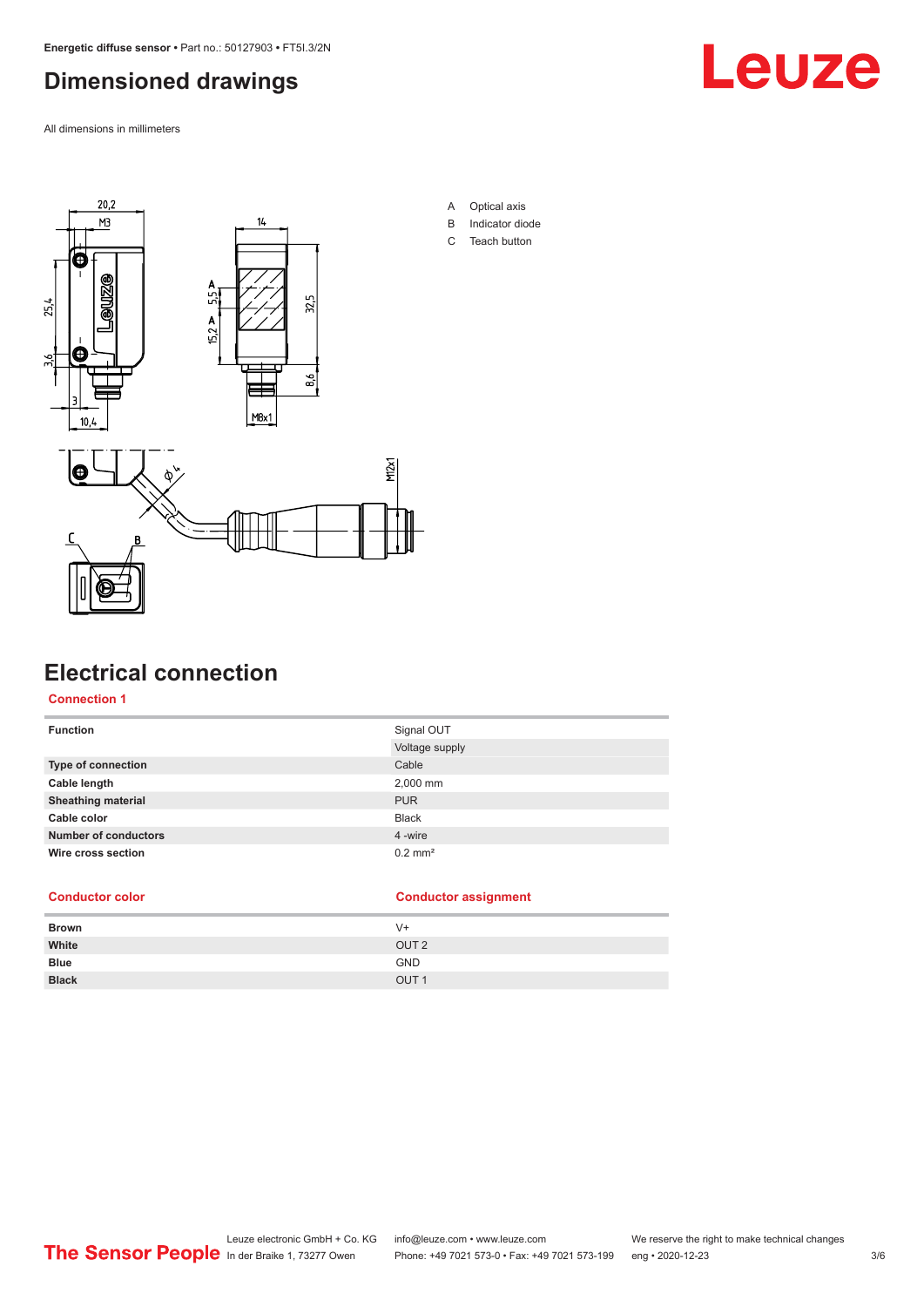### <span id="page-3-0"></span>**Diagrams**

# Leuze

#### Typ. black/white behavior



- x Range [mm]
- y Reduction of range [mm]
- A White 90%
- B Gray 50%
- C Gray 18%
- D Black 6%

**Fading: black/white error < 50 %**The black/white error is calculated from the operating range against white and the reduction of the operating range against black:**black/white error = reduction of the operating range against black / operating range against white x 100%**



## **Operation and display**

| LED            | Display                  | <b>Meaning</b>        |
|----------------|--------------------------|-----------------------|
|                | Yellow, continuous light | Object detected       |
| $\overline{2}$ | Green, continuous light  | Operational readiness |

## **Part number code**

Part designation: **AAA5d.EE/ ff-GG-hh-I**

| AAA5 | Operating principle / construction<br>HT5: diffuse reflection sensor with background suppression<br>LS5: throughbeam photoelectric sensor transmitter<br>LE5: throughbeam photoelectric sensor receiver<br>ET5: energetic diffuse reflection sensor                                                                                                                                       |
|------|-------------------------------------------------------------------------------------------------------------------------------------------------------------------------------------------------------------------------------------------------------------------------------------------------------------------------------------------------------------------------------------------|
|      | FT5: diffuse reflection sensor with fading<br>PRK5: retro-reflective photoelectric sensor with polarization filter                                                                                                                                                                                                                                                                        |
| d    | Light type<br>n/a: red light<br>I: infrared light                                                                                                                                                                                                                                                                                                                                         |
| EE   | Equipment<br>1: adjustable range<br>M: for semi-transparent objects<br>H: for the detection of transparent films<br>X: reinforced fading<br>3: teach-in via button<br>R: combination product for reflector DTKS 30x50                                                                                                                                                                     |
| ff   | Switching output / function / OUT1OUT2 (OUT1 = pin 4, OUT2 = pin 2)<br>2: NPN transistor output, light switching<br>N: NPN transistor output, dark switching<br>4: PNP transistor output, light switching<br>P: PNP transistor output, dark switching<br>X: pin not used<br>9: deactivation input (deactivation with high signal)<br>D: deactivation input (deactivation with low signal) |
| GG   | Version<br>P1: narrow light beam                                                                                                                                                                                                                                                                                                                                                          |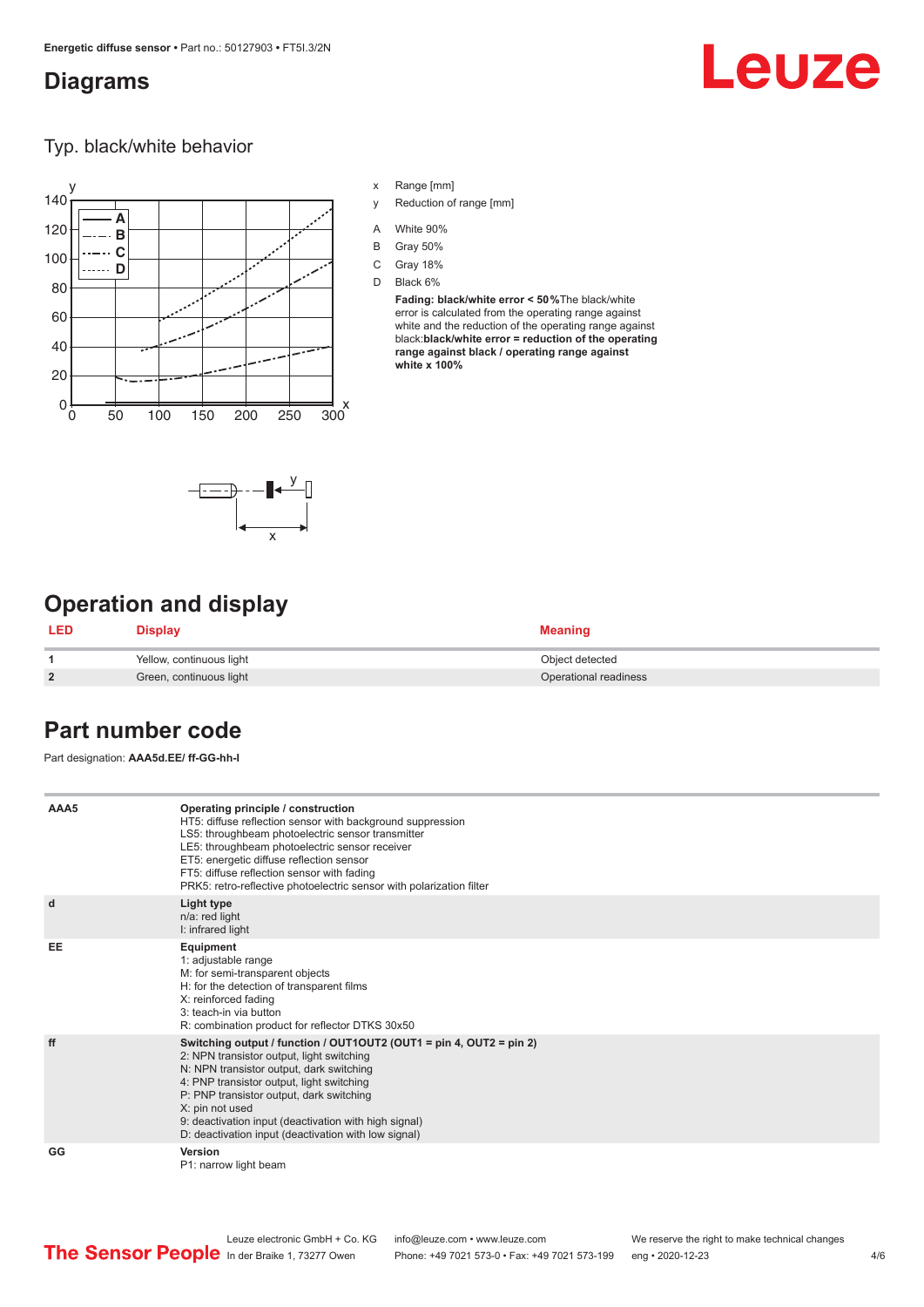### <span id="page-4-0"></span>**Part number code**

## Leuze

| hh          | <b>Electrical connection</b><br>n/a: cable, standard length 2000 mm, 4-wire<br>M8: M8 connector, 4-pin (plug)<br>M8.3: M8 connector, 3-pin (plug)<br>200-M8: cable, length 200 mm with M8 connector, 4-pin, axial (plug)<br>200-M8.3: cable, length 200 mm with M8 connector, 3-pin, axial (plug)<br>200-M12: cable, length 200 mm with M12 connector, 4-pin, axial (plug)<br>M8.1: Snap-in, M8 connector, 4-pin (plug) |
|-------------|-------------------------------------------------------------------------------------------------------------------------------------------------------------------------------------------------------------------------------------------------------------------------------------------------------------------------------------------------------------------------------------------------------------------------|
|             | Configuration<br>P1: different configuration                                                                                                                                                                                                                                                                                                                                                                            |
| <b>Note</b> |                                                                                                                                                                                                                                                                                                                                                                                                                         |
|             | $\&$ A list with all available device types can be found on the Leuze website at www.leuze.com.                                                                                                                                                                                                                                                                                                                         |

### **Notes**

| <b>Observe intended use!</b>                                                                                                                                                                                                     |
|----------------------------------------------------------------------------------------------------------------------------------------------------------------------------------------------------------------------------------|
| $\%$ This product is not a safety sensor and is not intended as personnel protection.<br>$\&$ The product may only be put into operation by competent persons.<br>$\%$ Only use the product in accordance with its intended use. |

#### **For UL applications:**

 $\%$  Only for use in "class 2" circuits

ª These proximity switches shall be used with UL Listed Cable assemblies rated 30V, 0.5A min, in the field installation, or equivalent (categories: CYJV/ CYJV7 or PVVA/PVVA7)

### **Further information**

- Sum of the output currents for both outputs, 50 mA for ambient temperatures > 40 °C
- With the set scanning range, a tolerance of the operating range is possible depending on the reflection properties of the material surface.

## **Accessories**

## Mounting technology - Mounting brackets

| Part no. | <b>Designation</b>   | <b>Article</b>      | <b>Description</b>                                                                                                                                                                       |
|----------|----------------------|---------------------|------------------------------------------------------------------------------------------------------------------------------------------------------------------------------------------|
| 50124651 | <b>BT 205M-10SET</b> | Mounting device set | Design of mounting device: Angle, L-shape<br>Fastening, at system: Through-hole mounting<br>Mounting bracket, at device: Screw type<br>Type of mounting device: Rigid<br>Material: Metal |